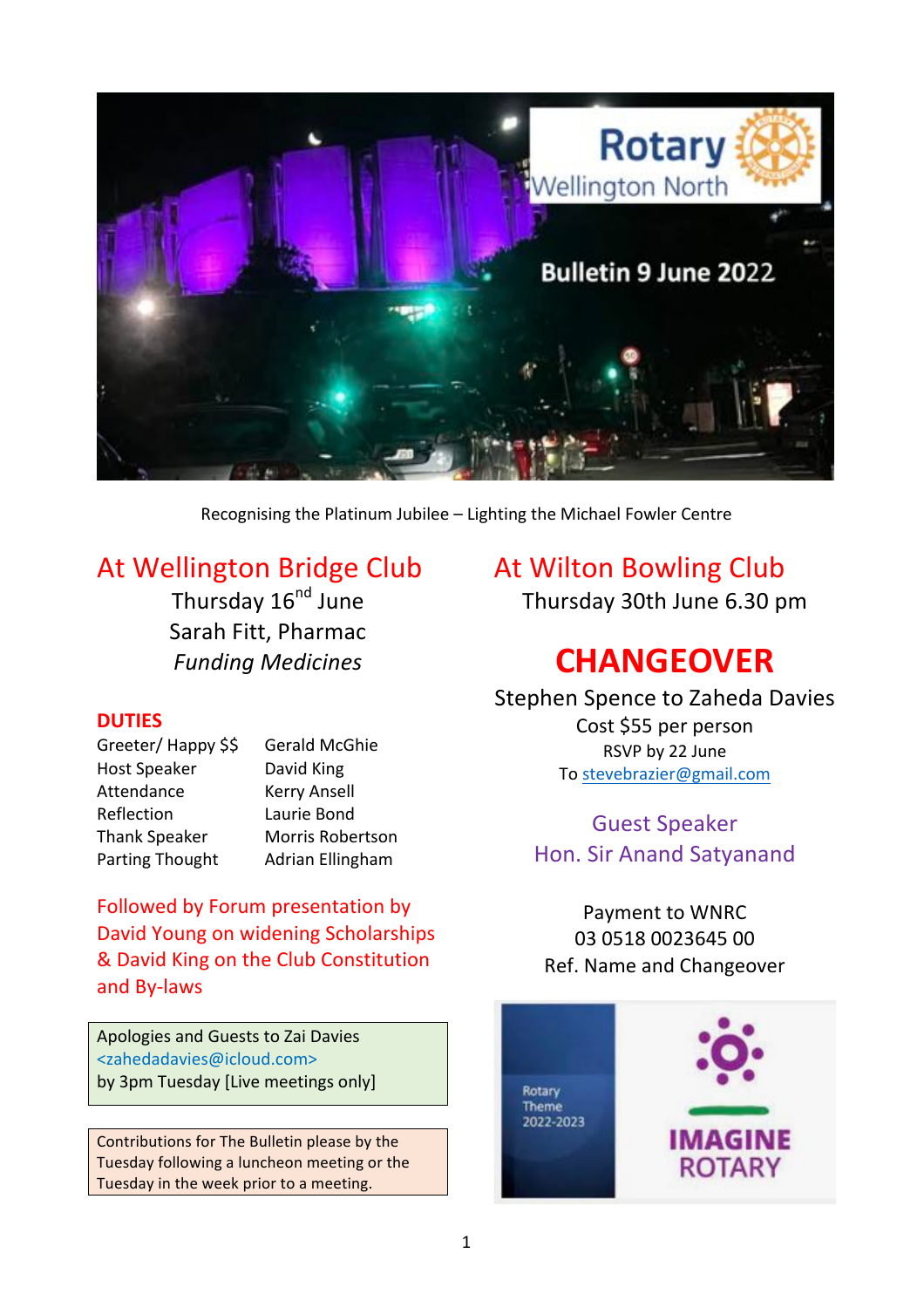## **NEXT LUNCHEON SPEAKER SARAH FITT**



Sarah was appointed Chief Executive of Pharmac in January 2018, having been Pharmac's Director of Operations since 2013.

Under Sarah's leadership, Pharmac

has: expanded the number and range of funded medicines available to New Zealanders, widened access to currently funded medicines, managed funding medicines in all New Zealand public hospitals and laid the groundwork for Pharmac to manage hospital medical devices. Sarah is driving an improvement programme to make Pharmac's decisions clearer and faster. She is committed to reducing inequities of access to funded medicines.

Before joining Pharmac, Sarah spent 12 years as Chief Pharmacist at Auckland Hospital and worked as a clinical pharmacist in the NHS specialising in HIV, intensive care and hepatology

## **PRESIDENTIAL VALEDICTORY**

#### *Kia ora*

This is my last report for the Bulletin as your President. It has been an absolute honour and pleasure to serve our club and I have to say the year has gone so quickly it's been hard to keep up with the rapid passing of time, a combination of my



advanced years and the sheer variety and volume of things in Rotary which demand attention.

The year has certainly had its challenges. Just as we thought we'd given a knockout blow to Delta, along came Omicron and we were back into Zoom and social distancing. This hasn't helped with continuity and the social strength of our club but I've been heartened that we are moving back to a good level of normality although we've still got some way to go.

The inevitable passage of time means we are all a year older and that's taken its toll. We lost a great club stalwart and supporter in Rick Lowe. Our good colleague Pat Helm moved on but we gained a new and enthusiastic youngster in Michael Hinds. Some of our Kaumatua are finding it harder to get to our meetings, so Zoom has been good for keeping contact with these friends and colleagues.

Looking further at our challenges; the club is ageing and our numbers are still in slow decline. In the outside world, we face the pressures of Covid which looks to become an unwelcome fixture. The world order is being challenged in ways not seen for a generation and if that were not enough, we have the existential threat of Climate Change. All this means that our society is under pressure and as a club we need to be quite clear how we can best play our part contributing to the greater needs and pressures of our community.

Casting a look back over the year, we have maintained our traditional lunch meetings with a short Covid interruption. We've had excellent speakers and our attendance has held up well all things considered. Our successful Thursday evening meetings have provided a less formal alternative and have brought in a wider group of people. Our Christmas dinner was a great success, and so we've managed to keep the important social aspect of our club going well despite all the constraints.

We've done well with fundraising and largely made up for the cancellation of the Khandallah Fair. We've been active with our tree planting in the Odell Reserve which has brought in other local groups. We've assisted with street collections and school athletics and look forward to being able to start our successful *reading* in *schools* project again.

One of our great strengths has been our ability to provide valuable financial support to our community through our three Trusts. We fund a wide range of both local and wider causes from our Charitable Trust. Our Scholarship Trust funds tertiary students who face financial hardship and the Ian Crabtree Trust similarly funds secondary students and local hospices. Through good financial management we expect to be able to increase our funding capacity in future and work is under way to achieve this aim.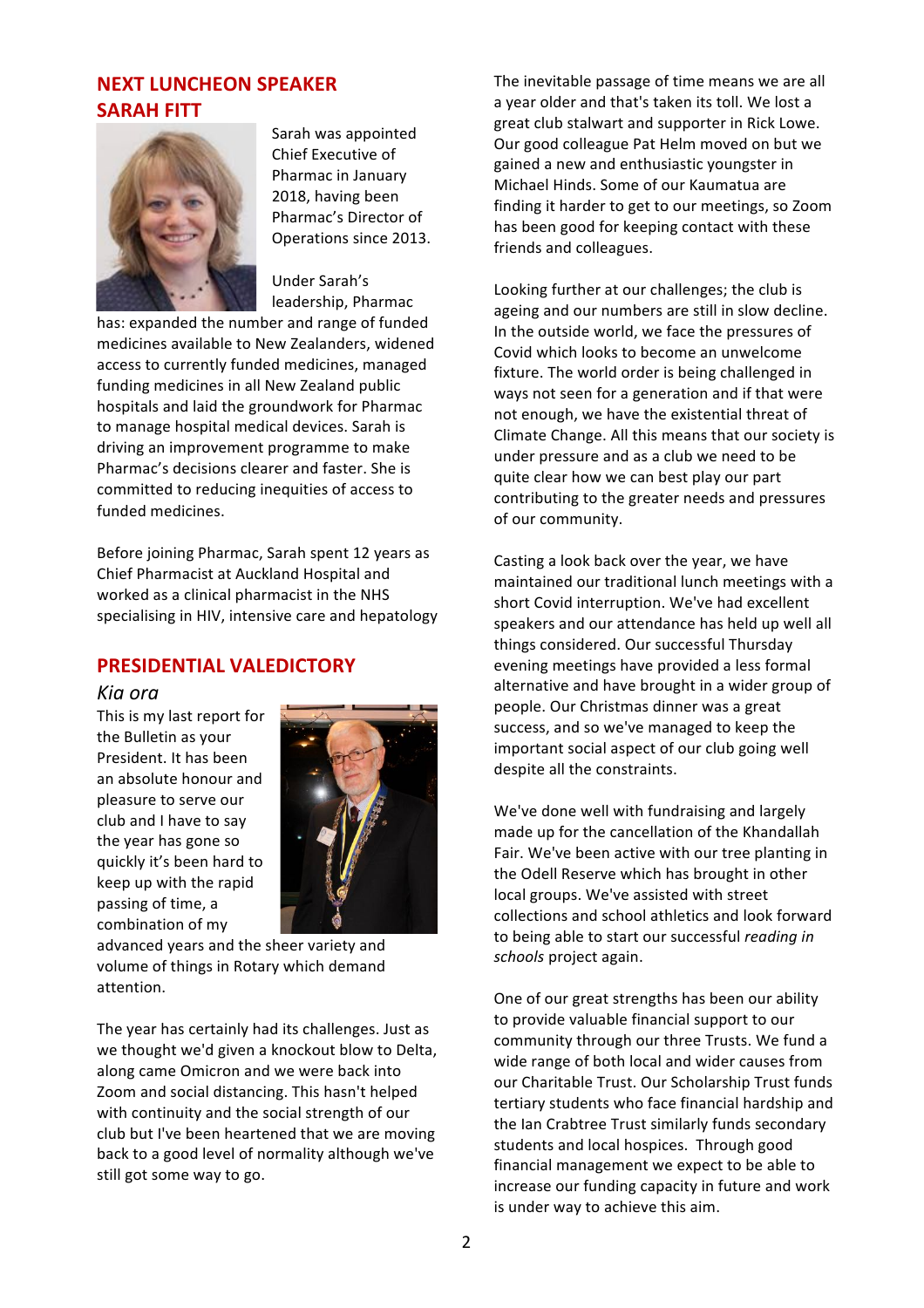in summary. I think that in spite of all the challenges, our club remains in good heart. We continue to serve our community well and we are resilient, resourceful, and adaptable. I want to thank the Board, the Committees and Task Groups and all our members for their contributions over the last year and for personally supporting me during my Presidency. I am very heartened by President-Elect Zai's plans for the coming year. Please give her all your support.

## *Nga mihi nui Stephen*

#### **INCOMING PRESIDENT ZAHEDA DAVIES**



Zaheda, seen here with incoming AG Carol Green

Wellington North incoming President Zaheda [ZAI] Davies, is fluent in several languages, including German and Russian. When she addressed the club early last year she introduced herself in Te Reo.

The daughter of an Indian Banker, Rotarian and Freemason, Zaheda grew up in Bombay, with a period at an Indian Irish Boarding School.

In her talk to the club, Zai spoke of her move to Russia with her first husband in the late '80s'. She experienced life in communist USSR where she worked for Lufthansa during the turbulent years of change. With her marriage failing, Zaheda moved to England as she would have been regarded as 'damaged goods' if she had returned to India. Unable to obtain a UK resident visa, she was accepted by New Zealand and moved here 22 years ago, where she met Chris, her husband.

After the arrival of her twins, Isaac and Nisha now 15, Zaheda decided to go independent and work for herself as a Travel Advisor/Broker. Running her own business for the last 13 years, she has corporate and leisure clients and is also a Virtuoso Luxury travel advisor. Covid times have been a struggle, helped by some part time work in other fields, she is now back to full steamships ahead as the travel industry ramps up.

During the past year, since her nomination for President in 2022, Zai has attended training sessions in order to gain knowledge of the wider world of Rotary. She will join a Rotary leadership strong in women, including Area Governor Carol Green, District Governor Marilyn Stevens, Regional Director Dr Jessie Harman and World President Jennifer Jones.

#### **TOP GUN EVENING SUCCESS**

We are still basking in the success of our Movie Night at the Penthouse on 25 May when almost 100



people attended and we cleared around \$1,200. An excellent result and a super movie with Tom Cruise as expected, winning the girl and foiling the bad guys. I expect we'll be looking at another evening at the Penthouse before too long as their management encourages and facilitates organisations like Rotary with this type of winwin event. *President Stephen*

#### **POST MEETING FORUMS**

We held the first of two mini-Forums last Thursday after our normal lunch meeting. President-Elect Zai Davies presented her strategic plan and vision for the coming year which was well received by our members. Zai also presented her proposed club structure including the incoming Board which was unanimously accepted. We then had a presentation from the Scholarship Review Group led by Steve Brazier on possible outsourcing of our scholarship programme. After thoughtful contributions from a number of members a recommendation to approve the principle of outsourcing was carried unanimously.

We'll be holding the second mini-Forum after our 16 June lunch meeting when David King will present the updated club Constitution and Bylaws for ratification by the members. Also, David Young will brief members on the recent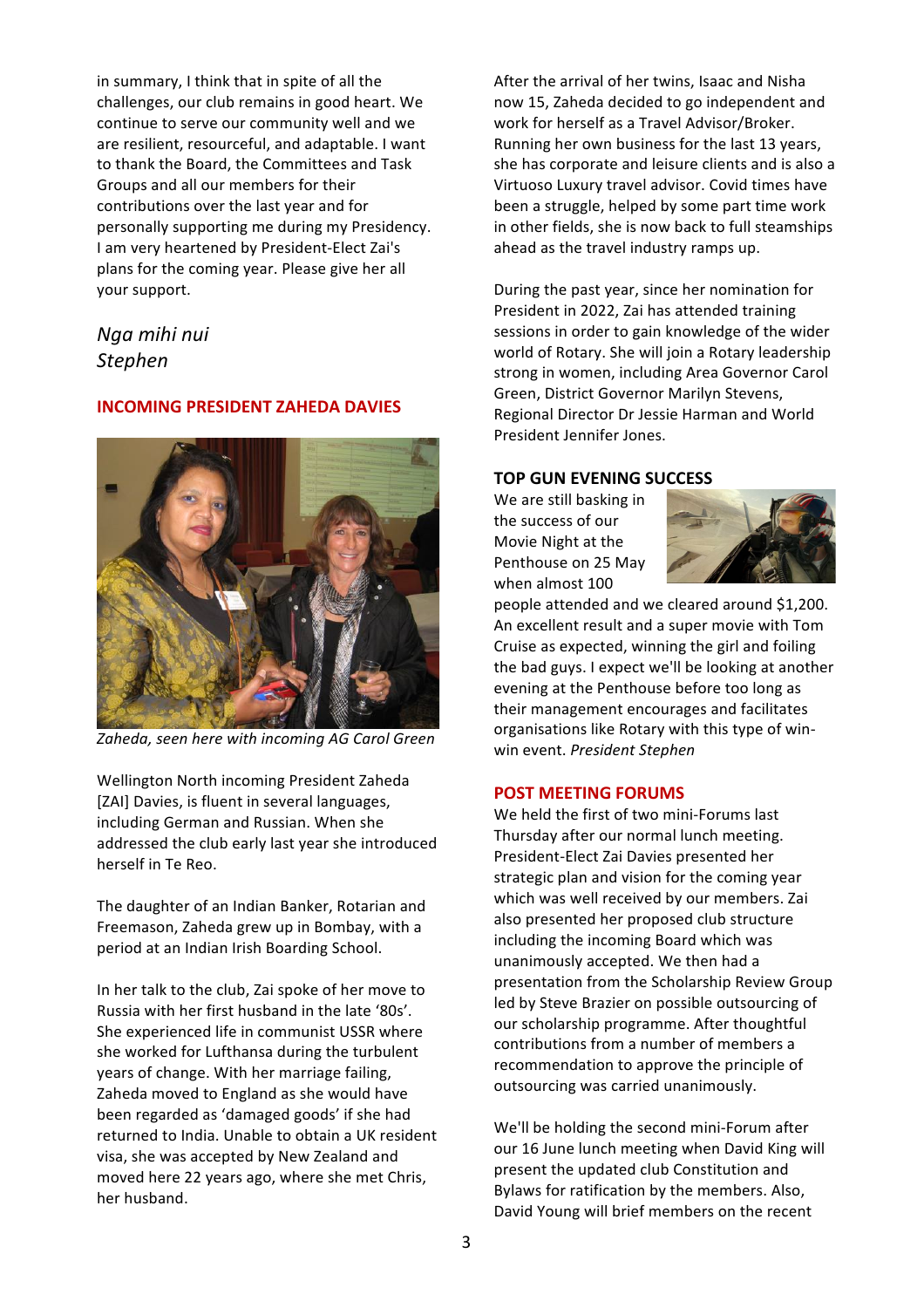work of the Scholarship Trust including their ideas on potential widening of the scope of the charitable activities funded by the Trust.

## **2nd JUNE LUNCHEON MEETING**

It almost didn't happen with the Bridge Club closed for Covid. When President Stephen opened up the alarm went off. After a series of phone calls, he was eventually able to obtain the access code and all was well.

Maurice Manttan gave a reflection on the Platinum Jubilee, Rory O'Connor managed to upstage memories of the Queen's Coronation by announcing that he had witnessed the Coronation of King George IV, while perched on his father's knee. There were promotions for the District Changeover and managing the waterside carpark.



Lionel Nunns showed a banner, made by Ngaio School students, to thank the club for supporting their cross country run.

We welcomed, among our guests, incoming Area Governor Carol Green from the Rotary Club of Mount Victoria. Carol has served as a Past President, Assistant Governor, and Secretary/Administrator of District 9940. She is also one of the Trustees for the Rotary contribution to the new Children's Hospital. She is the former Head of Department Valley Diagnostic Labs and now a Director at ProZone Ltd.

### **GUEST SPEAKER**



**Ralph Stewart, who was** hosted by David Bennett, was CEO of AXA Insurance New Zealand for 9 years and 5 years as Chair of Spicers Wealth Management. More recently the CEO of ACC. He has thirty years of experience in New

Zealand's financial services sector, including 8 years as General Manager of Marketing &

Strategy at Tower Insurance. Ralph holds an MBA from Manchester University, majoring in finance.

With his wealth of experience Ralph principally spoke about a company he had founded in 2007 to provide on-going income through creating annuities for persons of retirement age. This involved balancing financial needs with life expectations. The business had grown to the stage where reinsurance was necessary.

The vote of thanks was given by David Young

#### **MASKS**



Across the world, members of Rotary have been working with communities and health authorities to communicate lifesaving information about COVID-19. This has been achieved by donating protective gear, and other supplies to clinics and hospitals stretched beyond capacity because of the pandemic. Members globally are also ramping up efforts to help communities navigate the next phase of the COVID-19 pandemic. Rotary's goodwill, community connections, strategic partnerships and innovation can all support the effort to protect communities from COVID-19.

This is what Rotary has done in New Zealand, working with Lanaco

 $\blacktriangleright$  Donation of over 70,000 masks to Fiji in their time of need

 $\blacktriangleright$  Purchased at substantial discount 4,200 packs of 10 masks for distribution through charity groups such as Foodbanks and for secondary school students

Initially, Lanaco (a small company) became overwhelmed by the deluge of sales. They are now back on track and have manufactured masks with the Rotary logo for sale to us. These masks are breathable, easy to wear and provide the highest level of protection of any in the market. There will be an opportunity to order Masks for clubs at the District Changeover.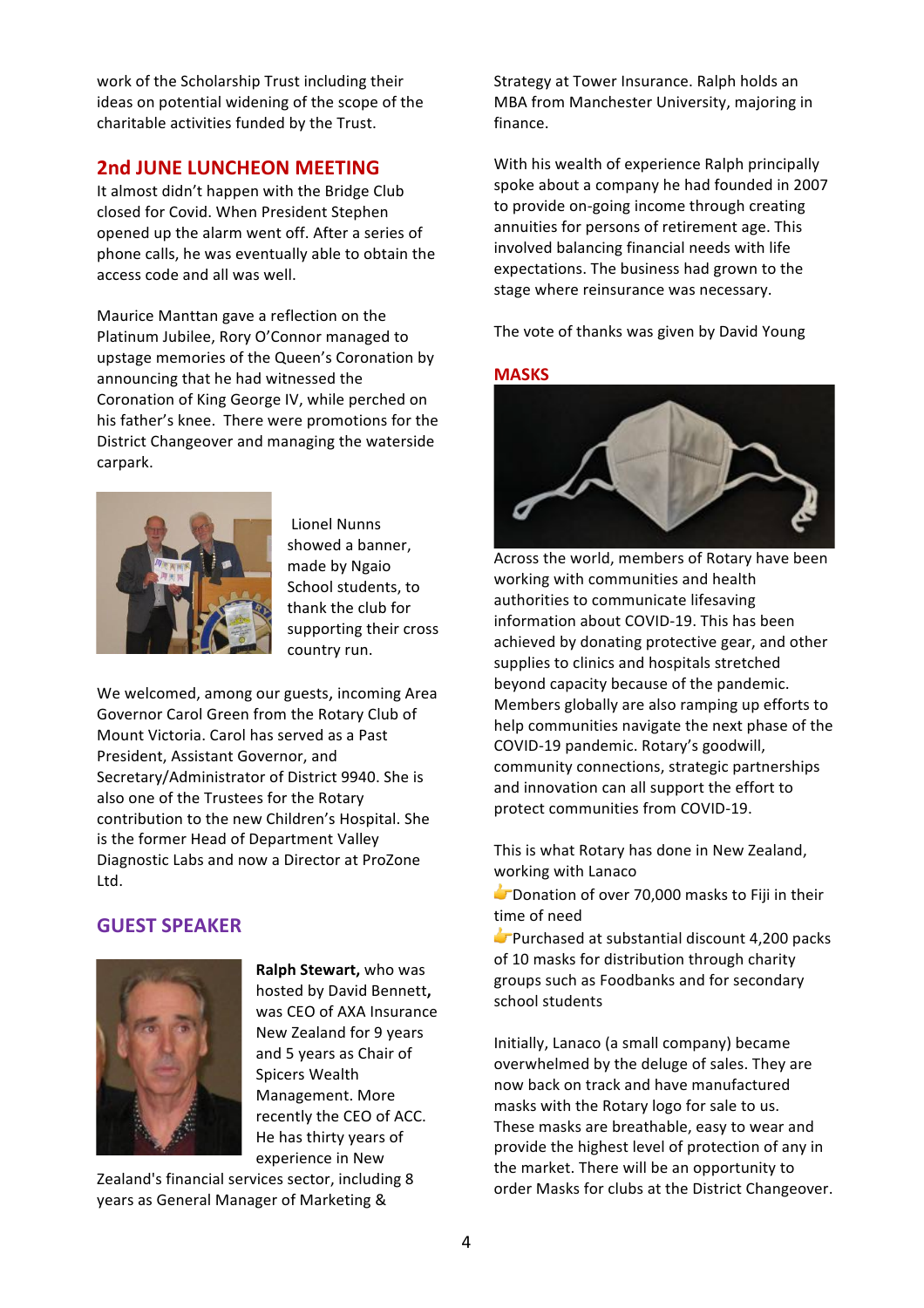#### **NEWS FROM KIWI COMMUNITY ASSISTANCE - HELP FROM ALL AGES**



On a recent teacher only day Kelsey asked her dad Vince if she could come out and help him at KCA to do food rescue. She did a great job working in her bubble, was a dab hand at sorting the food into boxes, taking the photos and uploading them on to our Facebook page.

KCA has been undertaking renovations in order to streamline its service to be able to operate contactless during the winter months. First we had a trolley ramp built by Wellington Refrigeration for the outside chiller room to make it easier to get food out the room. The outside area has been cleaned up ready for the new portalodge to be installed later this month. This building will become the pick-up area and allow KCA to continue to work contactless. Volunteers will also spend less time running in and out when it is raining to bring stock back in that is outside to the elements.

The warehouse owner is replacing all the old lighting with LED lights which will reduce the power bill significantly.

#### **COMMUNICATIONS 1 - SARITA'S' MESSAGE**



Zone 8 Public Image coordinator, **Sarita McLean**, in her column on page 57 of the May RDU, discussed the importance of a club's public image activities through various

media. Starting with the Web Site, she offers the following checklist: -

- 1. Is the information current? Has it been updated to include the latest projects?
- 2. Is the Rotary logo brand compliant?
- 3. Do all links and buttons work?
- 4. How can people get in contact?
- 5. What does the web site look like on a desktop, laptop, tablet and phone?

The June issue will look at **Social Media**.

#### **COMMUNICATIONS 2 – A LEARNING OPPORTUNITY**



The role of communications is important to club health, including the wider friends of the Club. Many members shy away from undertaking the task, usually feeling inadequate to take it on. Think again, there is help in hand. Incoming District Social Media Co-ordinator, Ramola Duncan, will make it easy for you to understand how to get started and provide resources and support. She has organised a ZOOM workshop, inclusive to all levels of learners.

Learn hands on with easy-to-use tips and skills to share events, invite people and capture our stories. This is the opportunity to understand and optimise social media that can be the key to growing the club and publicising key events. It is important to share our stories, connect with the RI world and reach out to our communities.

ZOOM MEETING Saturday 11 June 10am to 11am. Register now to receive the Zoom link. https://rotary9940.org/event/sharing-rotarystories-on-social-media/

## **COMMUNICATIONS 3 – WELLINGTON NORTH'S PUBLIC IMAGE**

## **Rotarians guide the way for Ngaio School cross country races**



The article, which appeared in last week's Independent Herald has been circulated, at the suggestion of Maurice Scott, to all club members. It was an opportunity to raise public awareness in the local community and generally